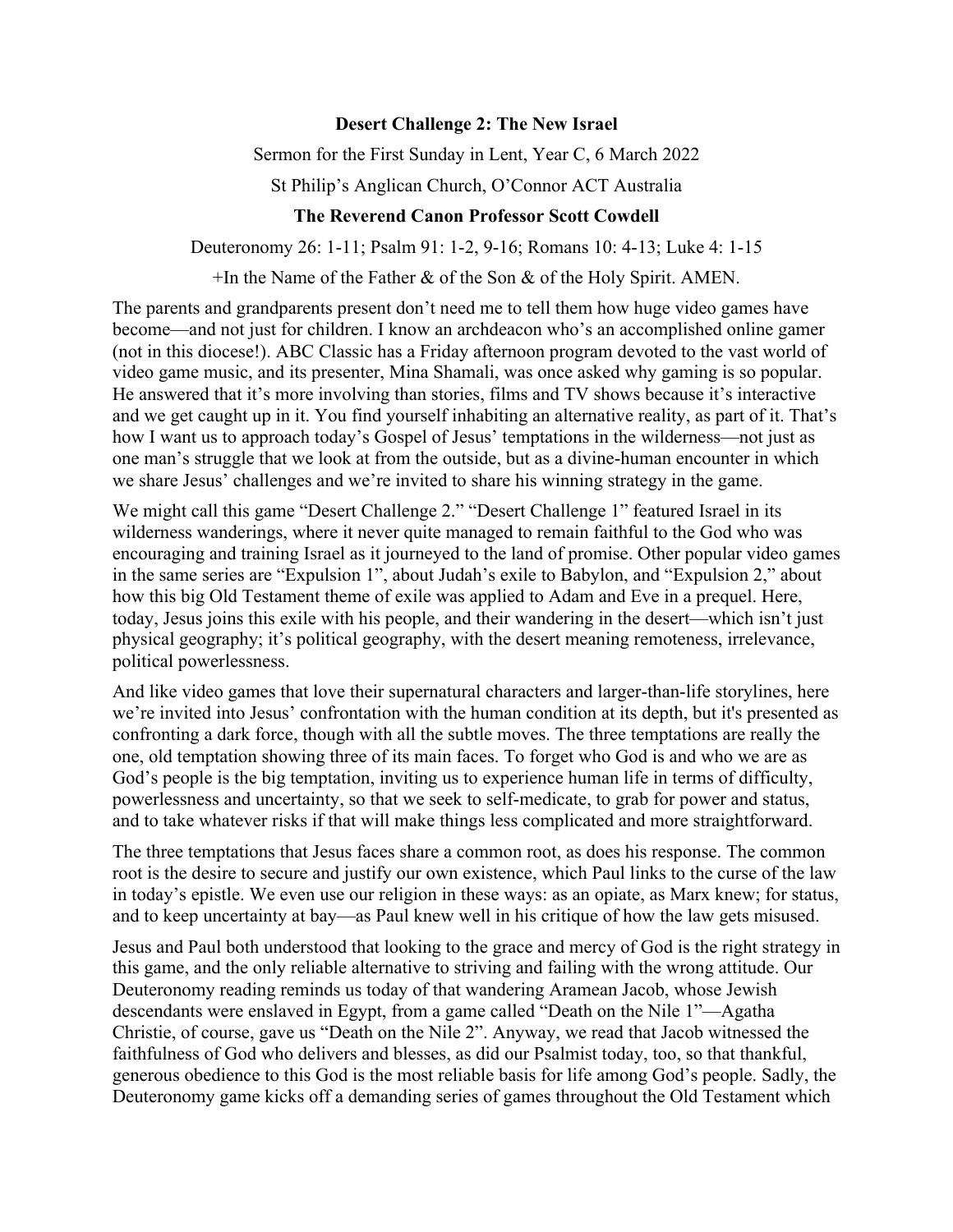everybody pretty much loses—the Deuteronomy rules are just too hard. But today, in "Desert Challenge 2," Jesus, the new Israel, wins this game, unlike the Old Israel in "Desert Challenge 1." And by confidently following his lead through the challenges and temptations, we can share in his victory.

Now, let's take a quick look at these three temptations, or three versions of the one big and constant temptation. What might they look like for us today?

The first temptation is about resenting or despairing of how difficult life can be, and how tempting it can be to yield, to give up in the face of that difficulty. So, it's bread if we're hungry, a double whisky or a good gossip if we're frustrated, and a whole range of supposedly comforting behaviours if we're feeling anxious or empty, so many of which are available on the internet—from shopping to porn. All are avoidant; all are based on an unrealistic, perhaps even scandalised view of the limitations our human condition imposes.

My friend Chris, the academic philosopher and one-time drug addict, testifies that he was always trying to make himself feel better, until one day in a rehab session the counsellor gave him his breakthrough insight: instead of *feeling* better, it was about *getting* better. And Jesus is about helping us to get better, by sharing his confidence in God and his refusal to be scandalised by the challenging nature of being human. This is the cultivation of giving thanks, as we saw in our Deuteronomy reading today—and giving thanks is what *Eucharist* means, by the way.

Then there's Jesus' second temptation: to seek power over the nations. We're seeing a controversial game like this right now called "Back in the USSR", and another called "Make America Great Again." Players of these games can enjoy storming Ukraine, or the US Capitol Building, all because they feel disempowered, disadvantaged, inadequate, no longer the persons of significance that they were once used to being. There are similar games set in more domestic environments, like "Child Custody," and there's "Take That"—the popular domestic violence game. The weak and the narcissists flock to these games, seeking to get their threatened mojo back, to allay their secret fears about being insignificant.

But in "Desert Challenge 2" Jesus has already refused to play by these rules by heading into the desert, into the biblical theatre of powerlessness, and there he answers the challenge by showing where power really lies. Not in some fool venture, not in pursuit of the absent being that Jean-Paul Sartre identified. But instead to accept the constraints of our human condition, our limited being, as the condition of our existence in this wonderful world, as a gift and blessing from God, not resenting the fragility and powerlessness and insignificance that come with the magnificent gift of human life.

We hear at the end of today's Gospel that the tempter departs from Jesus until an opportune time. And that time, of course, is the return of temptation as Jesus faces the cross, which not only means physical death but horror, shame, and failure. Yet all this Jesus does out of love for God and for us—not resiling from the difficulty, the powerlessness, the uncertainty—because he trusts God. And Easter Day means that we can trust him, when the power of evil receives its decisive comeuppance and humanity's future is forever taken up into God's life, forever safe in God's hands.

Finally, another version of this pervasive temptation, the third we see Jesus facing, is the temptation to give up everything for certainty. Go up to the top of the Temple and throw yourself